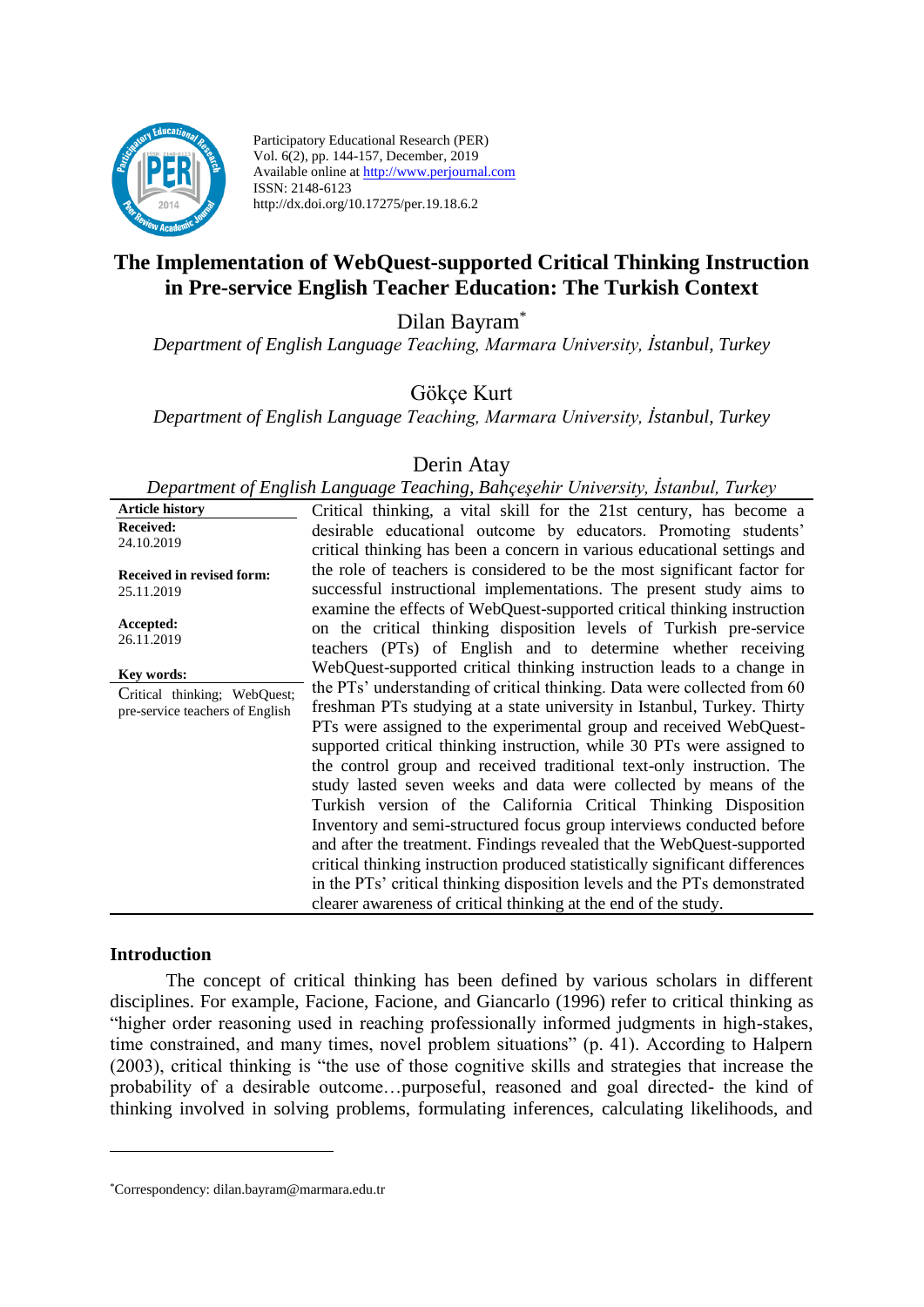making decisions" (p. 5). Critical thinkers use these skills appropriately, without prompting, and usually with conscious intent, in a variety of settings.

Researchers indicate that critical thinking is more than the successful use of the right skill in an appropriate context. It is also an attitude or disposition to recognize when a skill is needed and the willingness to exert the mental effort needed to apply it (Mathews & Lowe, 2011; Valenzuela, Nieto, & Saiz, 2011). Thus, it is not enough to teach students the skills of critical thinking if they are not inclined to use them. To this end, critical thinking dispositions, e.g. open- and fair-mindedness, the propensity to seek reason, inquisitiveness, the desire to be well-informed, flexibility and willingness to accept and respect different opinions, need to be focused on (Lai, 2011).

Critical thinking has been widely acclaimed as an essential educational outcome for students at all levels and in all disciplines (Horvarth & Forte, 2011; [Reed & Kromrey, 2001\)](http://www.sciencedirect.com/science/article/pii/S0260691713001251#bb0135) since it helps students gain a deeper understanding of the presented information (Dwyer, Hogan, & Stewart, 2012), develops their decision-making and problem-solving skills (Gambrill, 2006; Ku, 2009), increases their motivation to learn and improve their ability of thinking and analyzing critically about their own learning (Phan, 2010). Hence, numerous studies have focused on different instructional interventions designed and implemented to promote critical thinking development of students. In that point, the role of teachers is considered to be the most significant factor in determining the success of such implementations (Kennedy, Fisher, & Ennis, 1991). Thus, both in-service and pre-service teachers are expected to possess these skills and dispositions themselves in order to equip their students accordingly (Williams, 2005).

# **Literature Review**

In the last decades, a number of studies on pre-service teachers' critical thinking have been conducted in many countries including Turkey. Some of these studies were descriptive in nature and aimed to determine the critical thinking levels of participants and make comparisons according to certain demographic and/or background variables. In an earlier study, McBride, Xiang, and Wittenburg (2002) worked with 202 pre-service physical education students in the USA and found their critical thinking levels as moderate. Gender was a significant factor in determining critical thinking levels of the participants. Similarly, Zayıf (2008) investigated critical thinking levels of 502 Turkish PTs from the Faculty of Education across different variables. Findings showed that the critical thinking levels of PTs were low in general and there were significant differences in their critical thinking levels according to gender, major, and grade level. Likewise, Tümkaya (2011) aimed to find out the critical thinking levels of Turkish PTs with respect to different variables. In total, 650 PTs from different departments participated in the study and it was concluded that the critical thinking levels of the participants were low and the ones having higher academic success were significantly better than the others regarding the critical thinking levels.

Considering the importance of critical thinking in the field of education, several experimental studies have investigated the effects of different instructional methods on critical thinking levels. For example, Kong (2006) examined the effects of a cognitive-infusion intervention on the critical thinking skills and dispositions of PTs from the primary school teaching program in Singapore. A total of 136 PTs participated in the study and they were assigned to the experimental and control groups. While the control group was instructed through traditional instruction, the experimental group was instructed through the Cognitive-Infusion

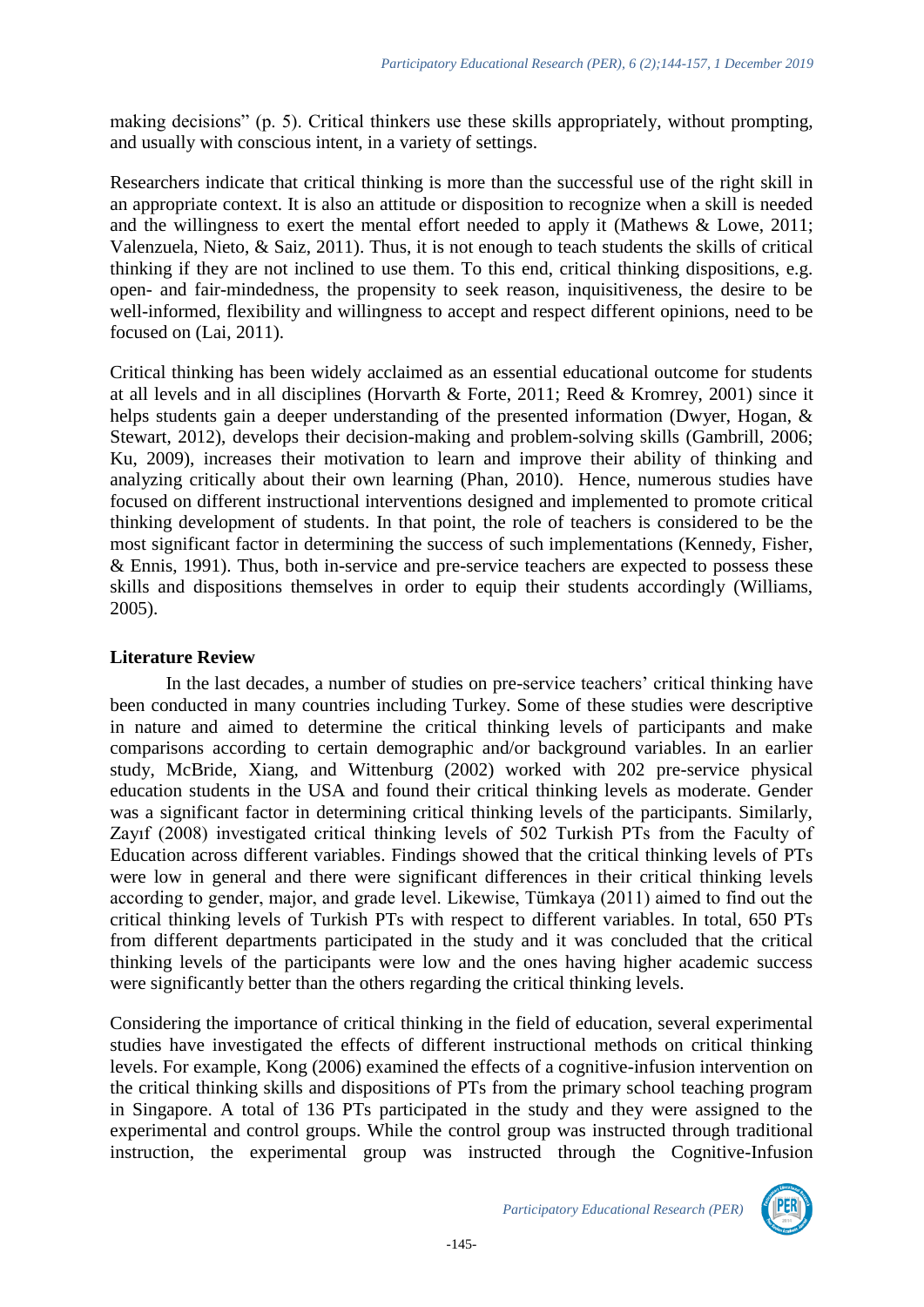Intervention Module (CIM) which focused on both theoretical (i.e. concepts, principles, generalizations, problems, facts, definitions, etc.) and practical (i.e. strategies and skills) dimensions of thinking. Results showed that the critical thinking skills and dispositions of the experimental group were significantly higher than the control group. Similarly, Akyüz and Samsa (2009) worked with 44 Turkish PTs from the Computer and Instructional Technology department and designed a blended learning environment through the use of chat rooms and forums. Students were required to participate in the classroom/online discussions, to reflect on the process, and to prepare a lesson plan on an instructional material presented in the curriculum. Results showed that there was no significant difference between the pre**-**test and post**-**test scores of the participants. In a more recent study, Arsal (2017) worked with 56 PTs in the science education program and investigated the impact of inquiry-based learning on their critical thinking. No significant difference occurred between the experimental and control group PTs in terms of their critical thinking dispositions at the end of the study.

The utilization of computer and interactive multimedia assisted teaching systems has been discussed to develop critical thinking skills (Sparks & Kuenz, 1993; Yeh, 2000). The WebQuest, an inquiry-oriented web-based platform, has become prominent in many educational areas as a tool providing students with an opportunity to put critical thinking skills to use. WebQuest is "a scaffolded learning structure that uses links to essential resources on the World Wide Web and an authentic task to motivate students' investigation of a central, open-ended question, development of individual expertise, and participation in a final group process that attempts to transform newly acquired information into a more sophisticated understanding" (March, 2004, p. 3). A WebQuest is teacher constructed and includes five major sections: Introduction, Task, Process, Evaluation, and Conclusion. Introduction is the step in which background information related to the topic of the WebQuest is provided to prepare learners to the assigned task. Task is a description of the activity that learners are supposed to complete at the end of the process. Process is a detailed guideline that provides step-by-step instruction and pre-selected Internet resources to be followed in order to complete the assigned task. Evaluation informs learners about how their products will be assessed in the form of a checklist or a rubric. Finally, the Conclusion section gives learners a chance to reflect on both the process undertaken throughout the WebQuest and the product of it.

WebQuests are theoretically and empirically claimed to foster critical thinking of students if the sections are well-designed to expand the types of inquiry that can be undertaken in classes (Kundu & Bain, 2006). In such an environment, learners' flexible use of knowledge is encouraged as it is net-structured rather than traditionally linear structured information, which promotes the individual's critical thinking (Zhou, Ma, Huang, Liang, Yue, & Peng, 2012). Relatedly, Vidoni and Maddux (2002) compared the WebQuest format to a critical thinking framework proposed by Weinstein (2000) and concluded that WebQuests met all six of Weinstein's key concepts, i.e. skillful thinking, responsible thinking, non-routine thinking, employing criteria, self-correction, and sensitivity to context, and therefore could be seen as a powerful tool having the capacity to promote critical thinking skills in students.

# *Rationale and Objectives of the Study*

The present study aimed to contribute to the relevant literature by suggesting an instructional model for the development of critical thinking dispositions of pre-service teachers (PTs) of English. More specifically, this study employed WebQuest as a medium of instruction and investigated its impact on critical thinking development of Turkish pre-service

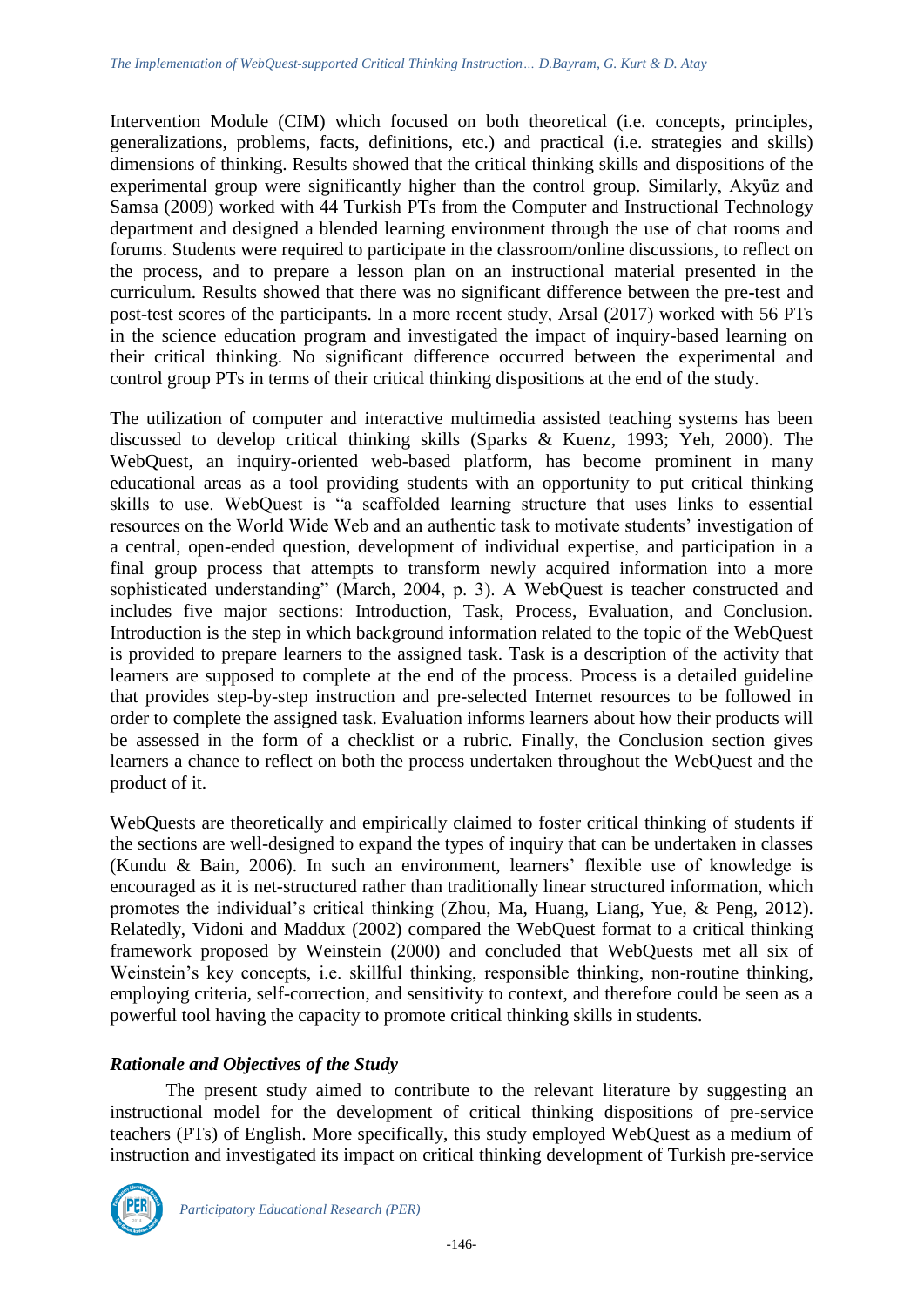teachers of English. Turkish PTs of English were selected as the target group as (1) most of the studies on PTs' critical thinking development come from different subject areas with inconclusive results; (2) critical thinking levels and dispositions of PTs in Turkey have been generally found to be low; therefore, developing an instructional model to promote PTs' critical thinking skills in Turkey would guide teacher educators for designing similar professional development experiences for PTs; (3) The National Curriculum by the Ministry of Education in Turkey adopts a student-centered learning approach with a list of generic skills including critical thinking skills that needs to be treated in every course. Thus, developing critical thinking awareness of Turkish PTs would improve their successful implementation of the curriculum as teacher-related characteristics such as previous training and experience in critical thinking instruction are considered to influence the effectiveness of critical thinking interventions (Beyer, 2008; Pithers & Soden, 2000).

The following research questions were specifically addressed:

- (1) Will there be a statistically significant difference between the Turkish PTs of English who receive traditional instruction and those who receive WebQuest-supported critical thinking instruction in terms of their critical thinking disposition levels?
- (2) Will there be a change in the PTs' understanding of critical thinking at the end of the study?

# **Methodology**

#### *Design and Theoretical Framework*

Approaches used in critical thinking instruction generally follow Ennis' typology: general, infusion, immersion (Ennis, 1989). In the general approach, there is an explicit instruction on critical thinking and the objective is to teach critical thinking skills and dispositions independent from the subject matter content. The infusion approach combines instruction on the subject matter and critical thinking skills. Students are provided with explicit instruction on how to think critically in the context of specific subject matter. In the immersion approach, students get immersed in the subject matter instruction which implicitly involves teaching of critical thinking skills and dispositions.

The present study adopted a pre-test post-test quasi-experimental mixed methods design and followed the immersion approach in Ennis' typology for critical thinking instruction as a WebQuest was designed to provide "thought provoking kind of subject-matter instruction in which students do get deeply immersed in the subject, but in which general critical thinking principles are not made explicit" (Ennis, 1989, p. 5).

# *Participants and Setting*

The seven-week experiment was conducted with 60 PTs enrolled at the English Language Teaching Department of a state university in Istanbul, Turkey. The participating PTs were all freshman students taking an Advanced Reading and Writing Course for three hours a week as a requirement of the curriculum. At the time of the study, the course was offered in four sections. Among these four intact classes, two of them were randomly selected for the study and assigned to control ( $N= 30$ ) and experimental ( $N= 30$ ) conditions, receiving traditional instruction and WebQuest-supported critical thinking instruction, respectively.

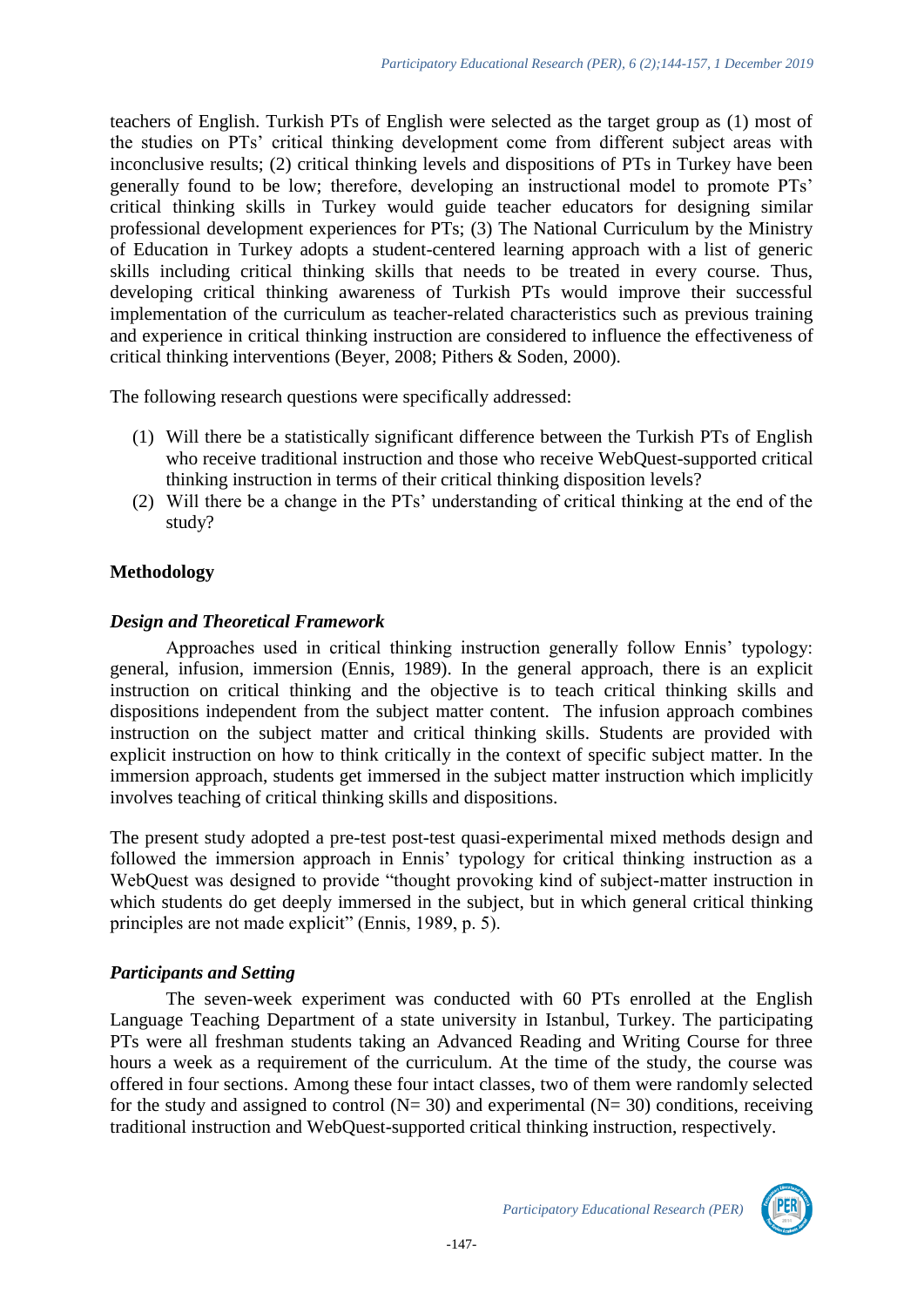#### *Procedure*

During the 7-week-long study, the task assigned to both the control and experimental groups was writing an argumentative essay on the topic of the death penalty. Both groups received instruction on argumentative essay writing. The instruction included building and/or activating PTs' background knowledge on the topic and guiding them in the process writing. For this purpose, while the experimental group PTs received WebQuest supported critical thinking instruction, the control group continued with traditional text-only instruction for three hours weekly during the study.

### *Instruction in the Experimental Group*

A WebQuest about the death penalty was designed to promote critical thinking in the experimental group (see [http://zunal.com/webquest.php?w=217046\)](http://zunal.com/webquest.php?w=217046). The WebQuest followed the rubric developed by Puthikanon (2009) as follows: *The main task/question* should encourage the students to develop analysis, synthesis and evaluation skills ; *the roles/perspectives* should provide multiple and conflicting perspectives; *the process* should require students speculate or infer about the similarities and differences of the information in the divergent sources to reorganize and critique them to form their own opinions, and *the sources* should contain useful/specific information about the topic. The WebQuest designed for the present study followed these items as follows:

In the first session, the instructor (the first author of the article) introduced the WebQuest to the experimental group PTs and showed them how to navigate through the pages. PTs were told to follow the instructions on the WebQuest closely and complete the assignments on time as described.

For the second session, PTs were assigned to visit the Process section on the WebQuest and follow the instructions. They were supposed to read an article on the history of death penalty, answer related comprehension questions and complete a researcher made survey about the topic individually. The survey aimed to make PTs question and form their opinions on the death penalty. During the class hour, PTs worked in groups of four and compared their opinions on the survey with their group members and tried to form a group opinion. Later, each group chose a spokesperson to share their group opinion with the rest of the class so that PTs could hear different opinions on the topic, which evoked conflict and let them to speculate about the similarities and differences. The next step described in the Process section of the WebQuest was forming a new group with four peers and choosing a role/perspective. The responsibilities of each role were clearly described on the WebQuest. The instructor went over the roles/perspectives during the class hour to clarify any unclear points. PTs formed their new groups and chose their roles/perspectives.

Following the second session, PTs, depending on the role/perspective they had chosen, read two more articles on the topic outside the classroom. In addition to these uploaded articles, PTs were encouraged to explore the websites linked to the WebQuest. Thus, they were expected to filter information to expand their understanding of the issue. Following their reading and exploration of relevant resources, PTs were asked to complete an outline about the readings and answer the reflection questions on the WebQuest. The questions aimed to develop their higher order thinking skills (i.e. analysis, synthesis, and evaluation). Sample questions included *"What has the article convicted me of specifically?"* (analysis), *"If you were the writer of the article, what points could you omit? And what different points could you add to them? Why?" (*synthesis), and *"Would you recommend this article to other* 

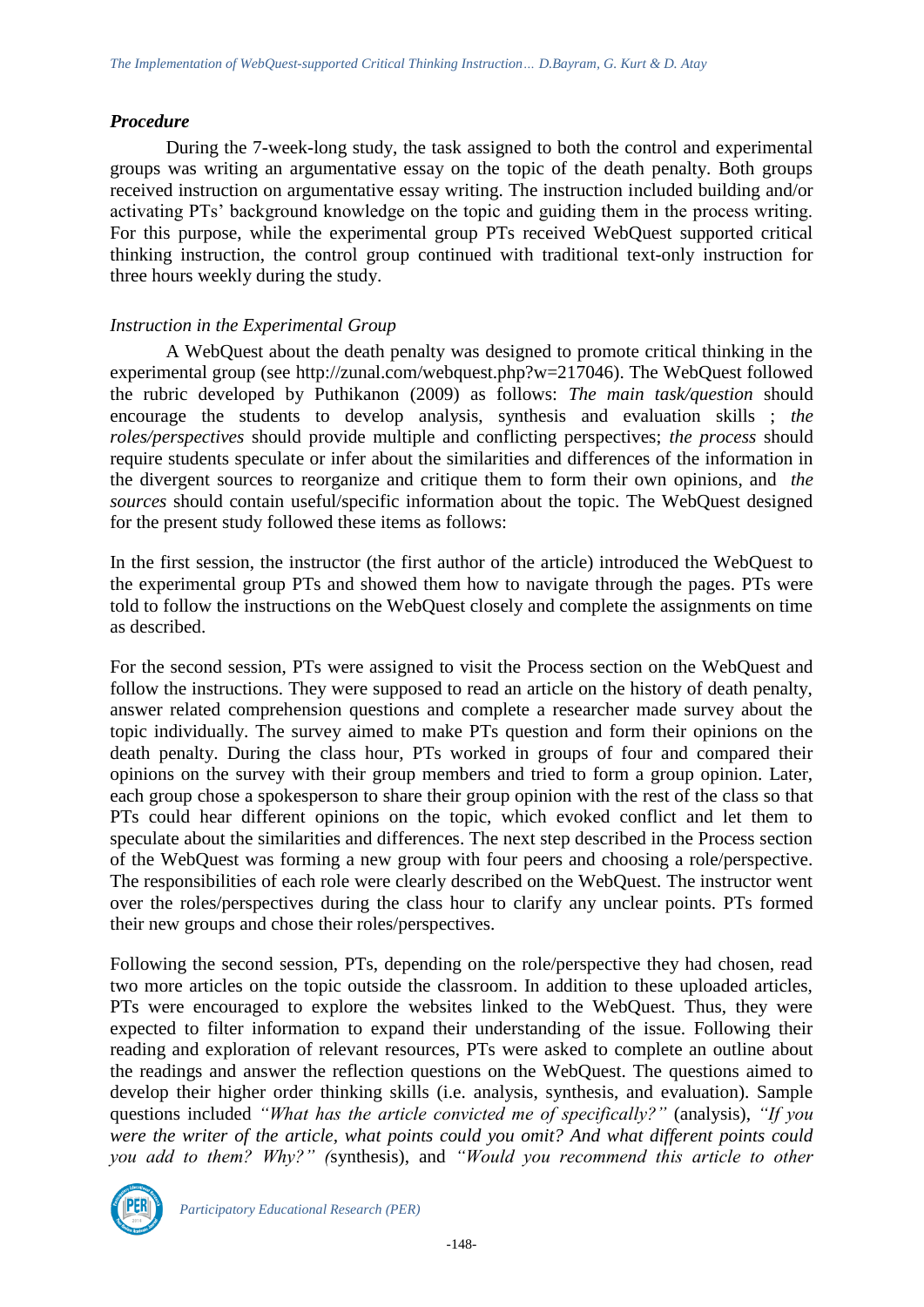### *readers? Why or why not?"*(evaluation).

When the PTs came to the third session, they discussed the topic in groups with the peers who had focused on the topic from the same perspective. Each group of students discussed the topic by using the outlines they completed at home. Following the discussions, PTs reformed groups to include four students, each of whom focused on the topic from a different perspective. They were not expected to convince their peers; instead, they were encouraged to present their reflections via sound justifications from the assigned texts and their own research.

After all these tasks, PTs were ready for the writing task. The WebQuest presented the PTs with the researcher-designed slides on the conventions of argumentative essay writing, links to websites tutoring how to write an argumentative essay and example essays on different topics. PTs studied these materials individually outside class and brought their argumentative essay outlines for the death penalty topic to the next session.

During the fourth session, PTs received individual feedback from the instructor on their outlines. Based on the feedback, they wrote their first drafts outside the class and received feedback from their peers in the next session (Week 5). Then, they revised their writing and delivered the second draft of their essays to the instructor and received individual feedback (Week 6). Finally, they handed in the final version of their essays for evaluation purposes (Week 7).

# *Instruction in the Control Group*

In the first three weeks, the control group PTs read the same articles on the death penalty from different perspectives (i.e. victims' families, human rights activists, wrongfully convicted people's families, and religious functionaries), completed comprehension and vocabulary questions, and participated in classroom discussions. The classroom discussions were traditionally held as question-answer sessions. Last three weeks were allocated for the writing instruction. The instructor presented the conventions of argumentative essay writing in class. Then, similar to the process followed in the experimental group, PTs prepared outline for their argumentative essays, got teacher feedback on them and wrote first drafts accordingly. They received peer feedback on the drafts and revised their writing before they received instructor feedback on the second draft of their writing. Based on the feedback received, PTs finalized the essays and the process was completed.

# *Data Collection and Analysis*

Data for the present study were collected by means of the Turkish version (Kökdemir, 2003) of the California Critical Thinking Disposition Inventory (CCTDI-T) (Facione & Facione, 1992) and focus group interviews. The CCTDI-T consisted of 51 items on a 6-point likert response scale ranging from strongly disagree to strongly agree and six subscales, i.e. analyticity, open-mindedness, inquisitiveness, self-confidence, truth-seeking, and systematicity. The inventory was administered to both group PTs before and after the study. In the inventory, *analyticity* refers to be alert to potential problems, to anticipate the consequences, and to approach even challenging problems objectively within reason; *openmindedness* refers to be respectful and tolerant towards different opinions and to be sensitive to the possibility of one's bias; *inquisitiveness* refers to one's intellectual curiosity to learn something new without expecting any profit; *self-confidence* refers to one's trust to one's own reasoning process; *truth-seeking* refers to be eager to ask questions to find the truths and

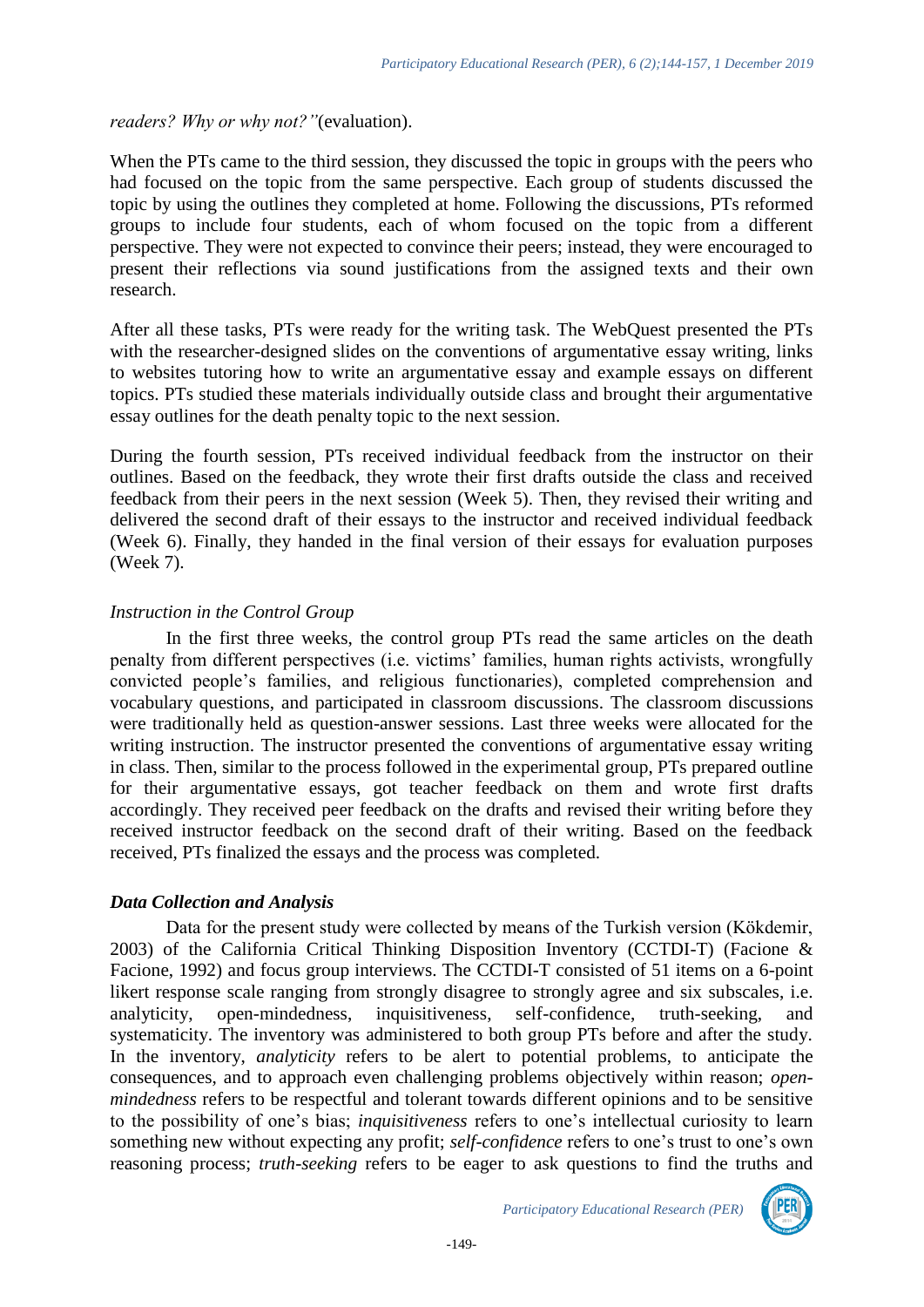willing to keep questioning even in the times the opposing ideas are existent; and *systematicity* is about being organized and focused while making decisions by passing through knowledge-based steps (Kökdemir, 2003). The Cronbach alpha coefficient reported in Kökdemir's (2003) study was .88 and it was found to be .84 for the present study.

Because of the normal distribution of the scores according to the results of the Kolmogorov-Smirnov test  $(z=1.28; p=.07)$ , an independent samples t-test, as a parametric test, was applied to find out the differences between the experimental and control groups regarding their critical thinking disposition levels before and after the study. The significance level was set at  $p<.05$ .

In order to have in-depth information about the possible changes in PTs' perception of critical thinking, semi**-**structured pre**-** and post**-**focus group interviews were conducted with 10 volunteer PTs from the experimental group. In both pre**-** and post**-**interviews, PTs were asked to define critical thinking; to identify characteristic of a critical thinker; to tell whether critical thinking is a teachable concept; and to tell how to teach critical thinking. The focus-group interviews were analyzed using pattern coding by organizing the data through discarding all irrelevant information and coding the raw data into conceptual categories, as suggested by Miles and Huberman (1994).

# **Results**

# *The Results of the California Critical Thinking Disposition Inventory Scores*

In the preliminary analyses, the pre-CCTDI-T scores of both groups were compared and no significant difference was found  $(p<0.05)$ . In order to investigate critical thinking disposition levels of the PTs, an independent t-test was applied to both groups' gain scores in the CCTDI-T. As table 1 shows, the experimental group significantly outperformed the control group in their overall gain scores at the end of the treatment. In addition, the results of the t-tests indicated significant differences between the groups in terms of their gain scores in the subscales of inquisitiveness, analyticity, self-confidence, in favor of the experimental group ( $p<.05$ ) and truth-seeking, in favor of the control group ( $p<.05$ ). Although there were no significant differences between the groups regarding their level of critical thinking in systematicity and open-mindedness  $(p > 0.05)$ , the PTs in the experimental group had greater gains than the control group at the end of the study.

| Table 1. Differences between the groups (N-00) in terms of their gain scores in CCTDI-T |              |      |       |           |         |    |         |  |  |
|-----------------------------------------------------------------------------------------|--------------|------|-------|-----------|---------|----|---------|--|--|
| Sub-scale                                                                               | Group        | Test | M     | <b>SD</b> | t-value | Df | p       |  |  |
| Inquisitiveness                                                                         | Experimental | Pre  | 38.60 | 5.54      | $-2.46$ | 43 | $.018*$ |  |  |
|                                                                                         |              | Post | 41.53 | 5.67      |         |    |         |  |  |
|                                                                                         | Control      | Pre  | 38.93 | 7.31      |         |    |         |  |  |
|                                                                                         |              | Post | 37.80 | 8.68      |         |    |         |  |  |
| Analyticity                                                                             | Experimental | Pre  | 59.47 | 4.40      | $-2.86$ | 58 | $.006*$ |  |  |
|                                                                                         |              | Post | 60.53 | 5.50      |         |    |         |  |  |
|                                                                                         | Control      | Pre  | 58.90 | 6.52      |         |    |         |  |  |
|                                                                                         |              | Post | 55.43 | 6.90      |         |    |         |  |  |
| Systematicity                                                                           | Experimental | Pre  | 24.73 | 3.57      | $-.67$  | 58 | .506    |  |  |
|                                                                                         |              | Post | 25.07 | 4.01      |         |    |         |  |  |
|                                                                                         | Control      | Pre  | 24.83 | 3.87      |         |    |         |  |  |
|                                                                                         |              | Post | 24.53 | 4.34      |         |    |         |  |  |

Table 1. Differences between the groups (N=60) in terms of their gain scores in CCTDI-T

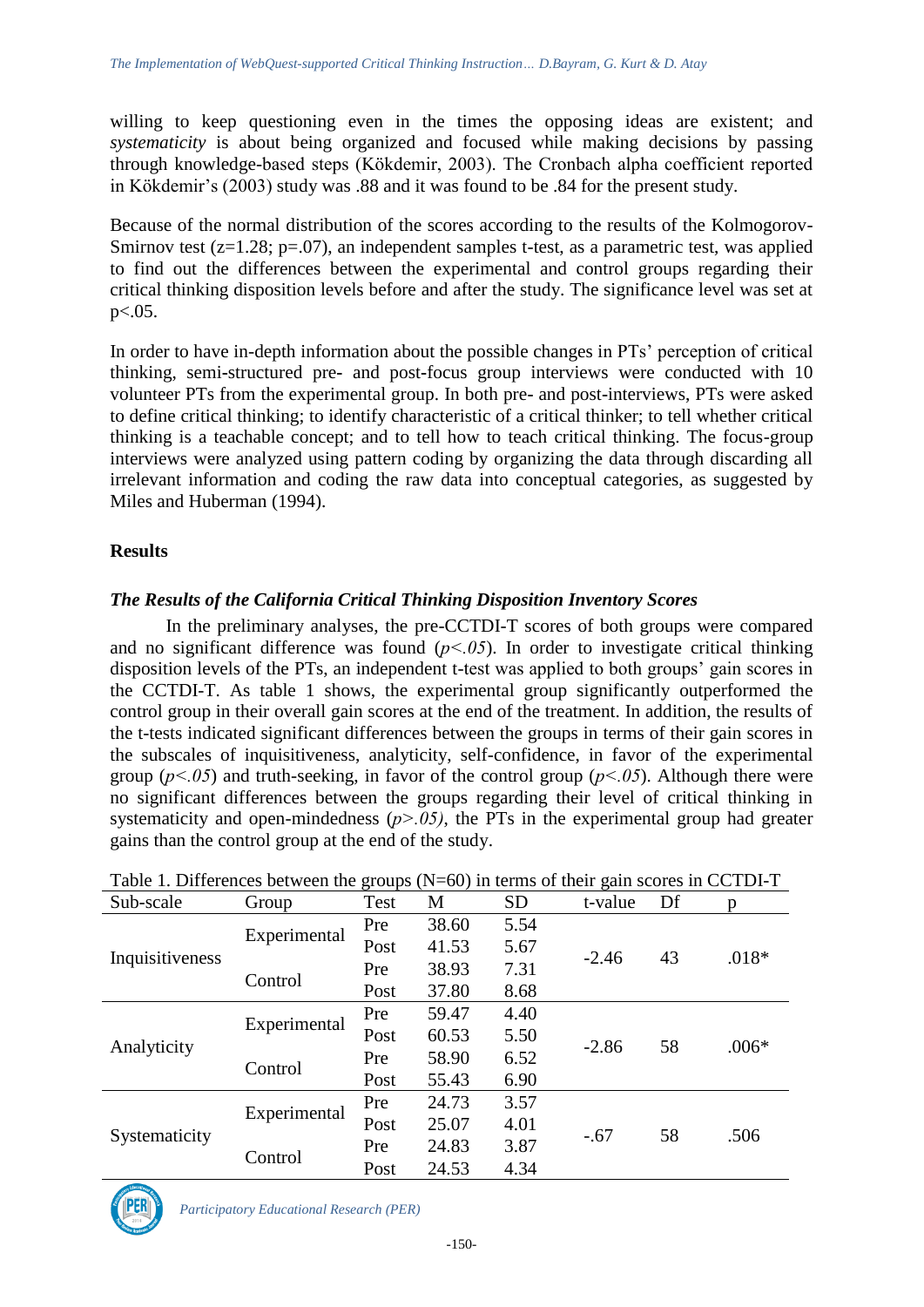|                     |                         | Pre  | 51.73  | 5.06  |         |    |         |
|---------------------|-------------------------|------|--------|-------|---------|----|---------|
| Open-<br>mindedness | Experimental            | Post | 51.17  | 7.31  | $-1.29$ | 46 | .205    |
|                     |                         | Pre  | 50.53  | 8.05  |         |    |         |
| Truth seeking       | Control<br>Experimental | Post | 47.47  | 8.76  |         |    |         |
|                     |                         | Pre  | 26.47  | 5.40  |         |    |         |
|                     |                         | Post | 24.77  | 5.83  | 2.22    | 58 | $.030*$ |
|                     |                         | Pre  | 24.87  | 6.11  |         |    |         |
| Self-confidence     | Control<br>Experimental | Post | 25.63  | 7.07  |         |    |         |
|                     |                         | Pre  | 22.37  | 4.00  |         |    |         |
|                     |                         | Post | 25.07  | 3.72  | $-2.83$ | 48 | $.007*$ |
|                     |                         | Pre  | 23.00  | 6.36  |         |    |         |
| <b>OVERALL</b>      | Control<br>Experimental | Post | 24.53  | 5.18  |         |    |         |
|                     |                         | Pre  | 223.37 | 17.23 |         |    |         |
|                     |                         | Post | 228.00 | 21.33 | $-2.44$ | 58 | $.018*$ |
|                     | Control                 | Pre  | 221.07 | 22.86 |         |    |         |
|                     |                         | Post | 213.47 | 27.62 |         |    |         |

\*p*˂.05*

# *The Results of the Focus Group Interviews*

Focus group interviews were conducted with randomly selected 10 volunteer PTs from the experimental group, before and after the study, to identify any changes in PTs' initial perceptions of critical thinking.

Pre-focus group interviews indicated that the PTs found it difficult to define critical thinking. Their definitions were vague and mostly referred to the requirements for critical thinking instead. Open-mindedness, tolerance to different or conflicting opinions, and objectivity were among the common underlying prerequisites mentioned by the interviewees. On the other hand, once the post-focus group interviews were analyzed, it was seen that the PTs could elaborate their definition of critical thinking as follows:

Critical thinking means creating one's own ideas by evaluating multiple perspectives objectively.

It is the process of forming the third view by synthesizing two different ideas with an open-mind and sound justifications.

When the PTs were asked to identify characteristics of a critical thinker, being objective, open-minded, tolerant, and unprejudiced emerged in both pre- and post-interview sessions. Additionally, PTs mentioned being knowledgeable, curious and skeptical as the required characteristics for a person to become a critical thinker for the first time in the postinterviews. Here are the PTs' comments illustrating these points:

To think critically, a person should have enough information or background knowledge. Otherwise, how could it be possible to defend or rethink one's own position and refute/support the claims of others?

A person should be curious if he wants to be a critical thinker. If he is not curious about others' opinions, he is likely to be obsessed with his own ideas, which kills critical thinking.

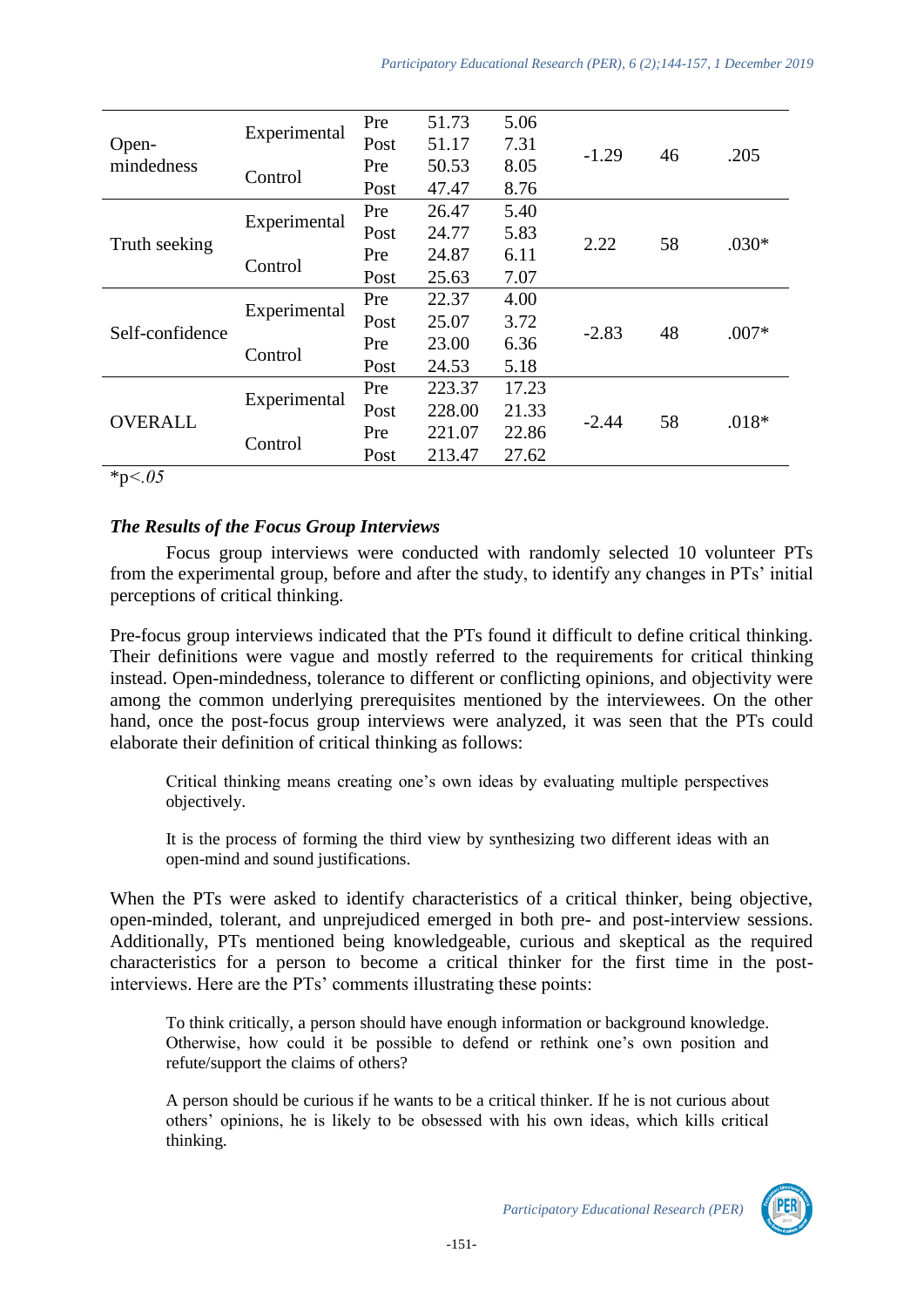Critical thinker is a person who is questioning all the present ideas. Not only opposing ideas but also supporting ideas should be questioned by a person if he really wants to be a critical thinker.

The PTs, who claimed critical thinking is not teachable, supported their position on the assumption that critical thinking is an inborn capacity and some hereditary factors determine it. Some of their responses are presented below:

Critical thinking is like ... either you have it or not. We must accept the fact that some people are gifted, and others are not. That is so simple.

Although inborn capacity was accepted as a reason to refute the possibility of teaching critical thinking in the pre-interviews, mental capacity was stated as a condition which determined the level of learnability of thinking critically in the post-interviews.

We can definitely teach how to think critically to a person if we consider the requirements. However, level of acquisition is closely related to his mental capacity. In short, critical thinking is a teachable concept but learnability is quite related to the cognitive maturity of a person.

Some PTs underlined that critical thinking is an outcome and there is no prescription for it. These PTs stated that critical thinking eventually emerges only if two conditions are created: Promoting critical thinking characteristics in the environment in which people are brought up and giving them enough chance to develop these characteristics.

Critical thinking is possible to teach as long as a person is encouraged to express his ideas in a welcoming environment - he can become more tolerant to others' opinions and hence appreciate them.

Besides, in the post-interviews, the PTs suggested organizing debates and assigning various reading materials to present conflicting ideas as the critical thinking activities in the school context.

Another theme emerging in the pre-interviews was the age factor. The PTs who stated that critical thinking is a teachable concept claimed that age is a crucial point in this sense. They pointed out pre-school and primary school years as the most appropriate years to teach this skill. One PT stated that:

I can't give an exact age but if we can teach a child how to be objective and tolerant to others' opinions in his early years, maybe in primary school years, he is more likely to think critically in the following years.

The PTs' beliefs related to the age factor differed in the post-interviews. Many stated that the practice of teaching critical thinking is not specific to earlier ages, but it is also possible to teach it at university level or even at further stages.

I had believed that we had to teach critical thinking in pre-school years or maybe during primary school years before the project. Even high school years had seemed to be late to do this, however during the project I could see that people can learn how to think critically even in their university years as we did.

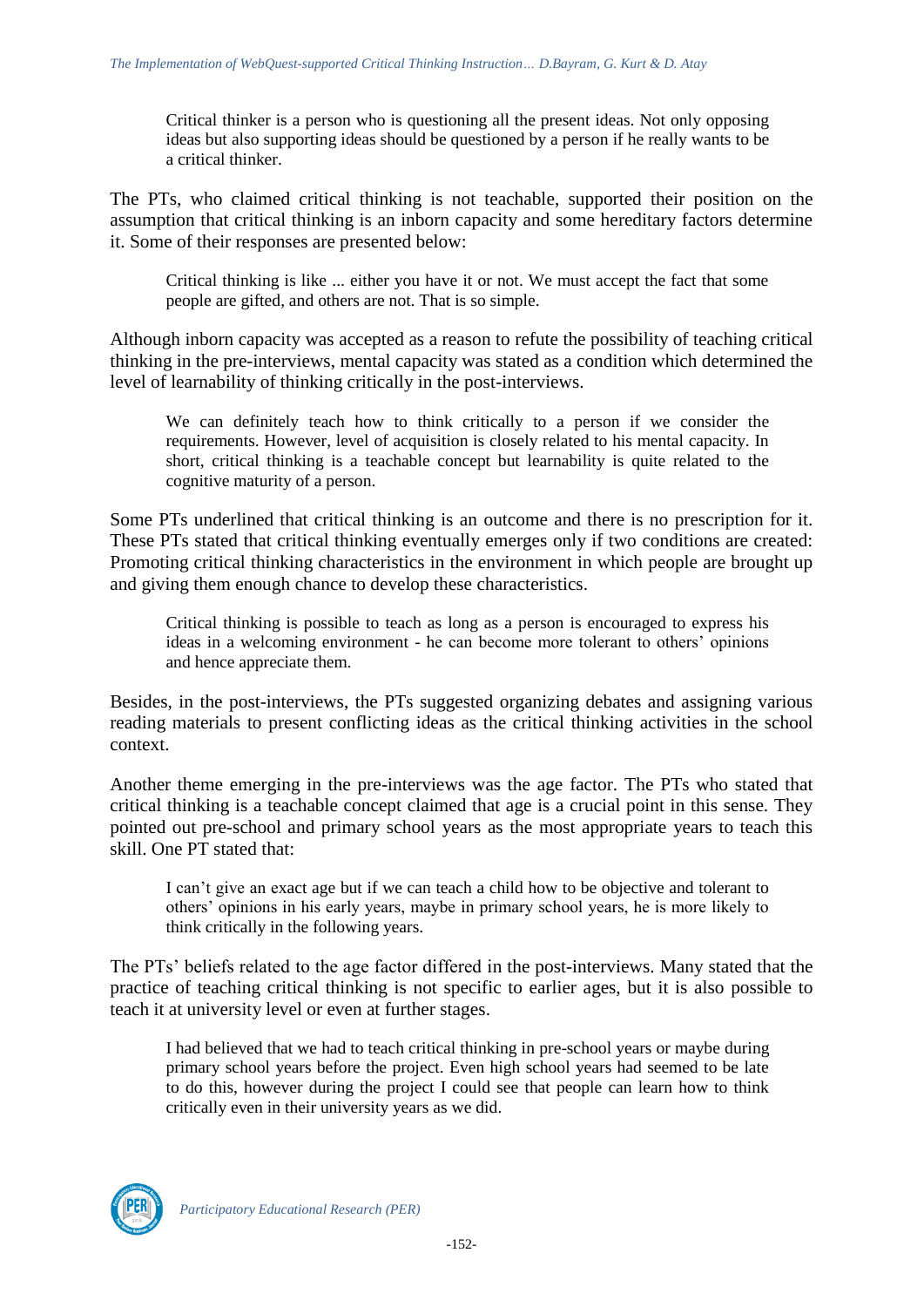Before the project, I had assumed that all of the victims' families supported the death penalty but after I read various sources, I saw that the reverse situation was also possible. This truly shocked me.

Finally, there is one theme emerged in just post-interviews: Having a critical thinker around as a role model. Below are some of the PTs responses underlining the importance of this point:

I think seeing critical thinkers around is important. In that way, an individual can observe and experience the standards and characteristics required for thinking critically in daily life.

To be able to teach how to think critically, the teacher should be a critical thinker himself. Otherwise, how can it be possible to create required conditions and guide the learner effectively?

#### **Discussion of the Findings**

The present study was designed to measure the efficacy of WebQuest-supported critical thinking instruction as applied to a reading and writing course in a pre-service English teacher education program. The WebQuest-supported classroom was compared a traditional text-only classroom in order to determine its effect on the critical thinking disposition levels of Turkish PTs of English and to determine whether receiving WebQuest-supported critical thinking instruction leads to a change in the PTs' understanding of critical thinking. Findings revealed that the overall critical thinking disposition levels of the experimental group PTs were significantly higher than the control group PTs, which is in line with the previous studies (Bizri, 2010; Kanuka, 2005; Murry, 2006; Puthikanon, 2009; Zhou et al., 2012). The experimental group PTs also demonstrated clearer awareness of the concept and provided more precise definitions at the end of the study, which confirms the study of Turuk-Kuek's (2010).

Regarding the sub-scales of the critical thinking scale, significant differences between the groups in inquisitiveness, analyticity, and self-confidence were found to be in favour of the experimental group. The PTs' sense of inquiry was encouraged by extra Internet research and reflection questions. Since nearly all of the reflection questions had why/why not parts, they also appeared to encompass the basic components of the analyticity sub-scale, i.e. the use of reasoning and evidence. Likewise, the experimental group PTs were encouraged to use their reasoning to compare different pieces of information in terms of their similarities and differences by means of considering different perspectives on the death penalty and examining multiple sources including conflicting ideas for a single perspective. Taking the student-centred nature of the WebQuest project into consideration, the experimental group PTs' improvement in the sub-scale of the self-confidence was expected. As they had the freedom to express their opinions in the discussion sessions throughout the treatment, they might have felt that their opinions were valued, which emerged in the focus group interviews. Moreover, taking the responsibility of their own learning during the treatment might have also fostered the PTs' sense of self-confidence.

Although there were no significant differences between the groups regarding their level of critical thinking in open-mindedness and systematicity, the PTs in the experimental group had greater gains than the control group PTs at the end of the study. The reason why the groups did not differ in the sub-scale of open-mindedness might be because of the fact that the

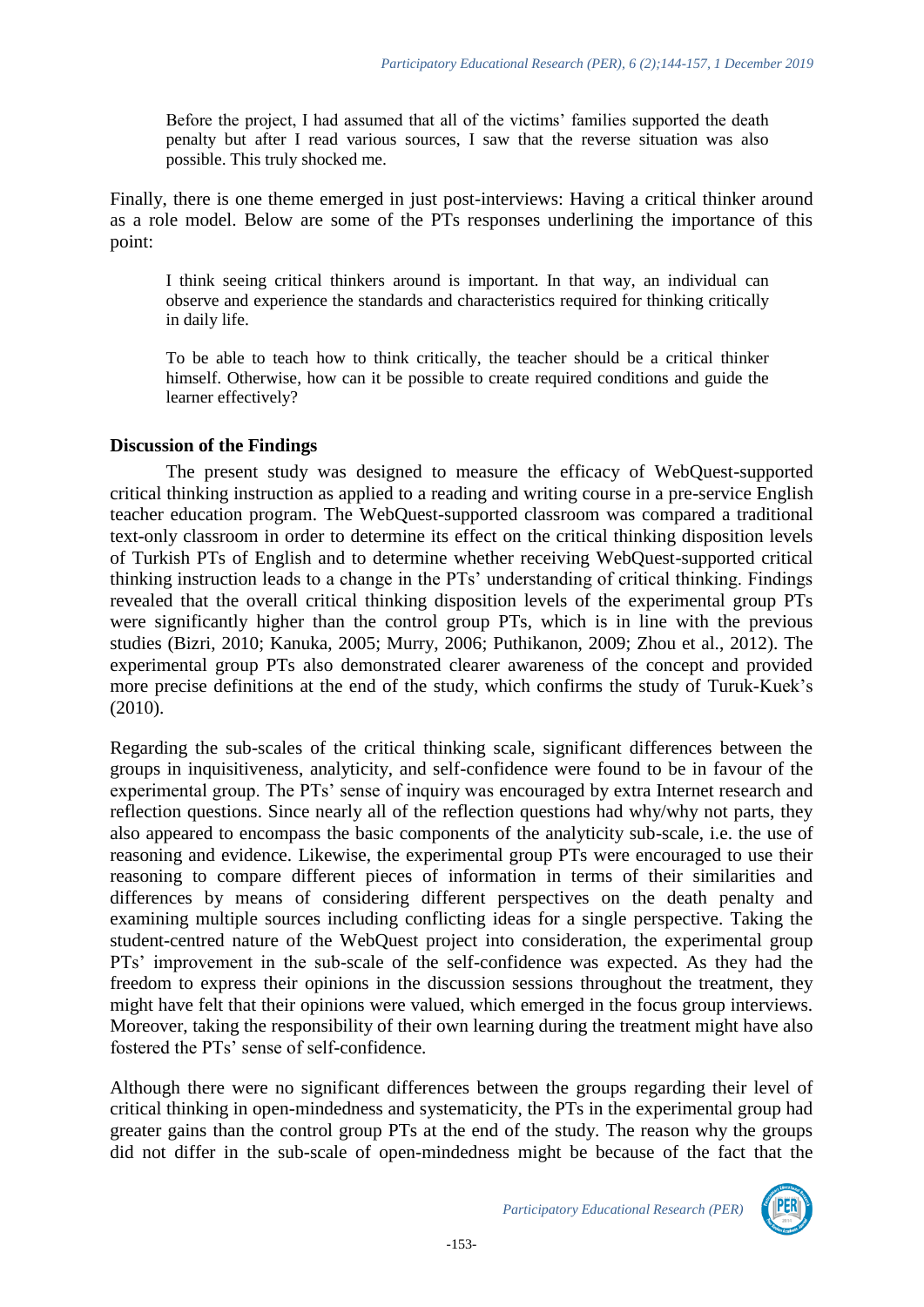control group PTs also read the articles from different perspectives on the death penalty. In that way, their tolerance to divergent views and sensitiveness to the possibility of their own biases, as stated in the description of the sub-scale of open-mindedness, might have also been encouraged. Furthermore, writing an argumentative essay required both groups to consider not only supporting but also opposing views to come to an ultimate decision. The nature of the argumentative essay might have also led the control group PTs to be "organized, orderly, focused, and diligent in inquiry", which is fundamental for the sub-scale of systematicity. Although the difference was not significant between the groups in terms of systematicity, the guided nature of the WebQuest and having sources relevant to their perspectives on it were highly appreciated by the experimental group PTs as they mentioned in the focus group interviews. The only sub-scale in which the control group PTs' scores significantly higher than the experimental group PTs at the end of the treatment was truth-seeking. Taking the description of this sub-scale, "being eager to seek the best knowledge in a given context", into consideration, the excessive number of the sources to be read might have overwhelmed the experimental group PTs and led to this result.

The PTs' initial limited understanding of critical thinking may be due to the emphasis on memorization and rote-learning instead of problem-solving, analysis and the logical evaluation of acquired knowledge in Turkish educational system. Moreover, the fact that the PTs were aware of the importance of objective evaluation and synthesis of multiple perspectives with sound justifications for thinking critically in their post-definitions might show that they regarded the idea of thinking critically as a process.

Most of the PTs were in favor of the idea that critical thinking can be taught and some mentioned that their opinions on the teachability of critical thinking changed positively based on their experiences during the project. This finding may imply that the PTs were aware of their improvement in terms of critical thinking and this positive experience let them reflect on the concept of critical thinking. Since they regarded critical thinking as teachable, they were willing to integrate it into their future teaching practices and suggested activities such as debates and assigning different sources which contain conflicting ideas. The PTs' opinions related to some factors such as age and inborn capacity of individuals influencing critical thinking ability also changed from pre-interviews to post-interviews thanks to their positive experience as learners. Consequently, they claimed that teaching critical thinking at further levels of education might be possible.

#### **Conclusion and Pedagogical Implications**

The present study adds to the growing field of literature about critical thinking. Furthermore, it confirms the findings of similar studies by presenting evidence for PTs' improved critical thinking disposition levels and clearer awareness of the concept.

Based on the findings of this study, we can make the following recommendations for teacher educators, in-service teachers and instructional material designers. The instructor in the present study designed the instructional materials and learning activities purposefully around the notion of critical thinking. Thus, with appropriate methods and materials, it is proved to improve almost all aspects of critical thinking even within a limited time. Hence, teacher educators should be familiar with the components of critical thinking and gradually integrate them into courses in the teacher education programs so that their students are likely to implement critical thinking in their future classrooms. Although the present study exemplified one specific tool (i.e. WebQuest) to develop critical thinking dispositions of PTs at one

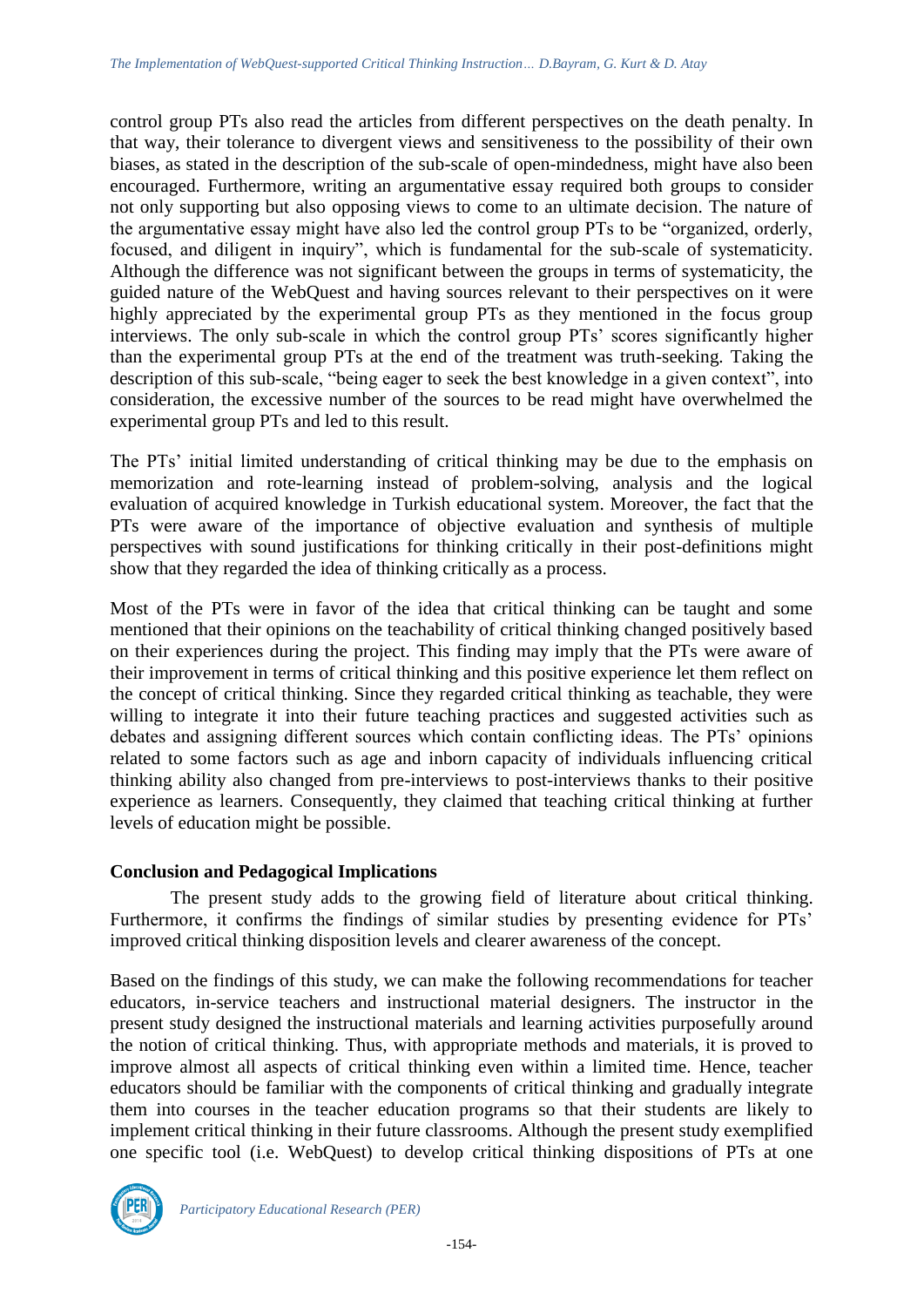specific grade level (i.e. freshman year), teacher educators should be aware of the alternative tools and be able to choose the most suitable one according to the nature of their courses for different grade levels (i.e. sophomores, juniors, and seniors). In teacher education programs, a crucial issue is linking the theoretical knowledge with practical skills, thus critical thinking integration should include practical skills via lesson plans, micro- and macro-teaching applications. Based on the findings, in-service teachers can also focus their efforts on the components of critical thinking while selecting and using resources and adapting their teaching strategies in order to equip their students to think critically. Finally, the findings of this study also have implications for instructional material designers. They are expected to analyze different levels of implementation of critical thinking and the needs of all parties (teacher educators, PTs, and in-service teachers) to offer them appropriate and various related critical thinking-aware resources.

The present study has a number of limitations, too. First, because of the pre-determined syllabus of the course in which the treatment was conducted, the duration of the study was only seven weeks. If more time had been available, a pilot WebQuest could have been implemented to familiarize the PTs with the WebQuest-supported instruction procedures. Second, the sample size was relatively small with 60 total participants, which might create problem regarding generalizability of the results. Third, since the instructor of the course was also one of the researchers, the outcomes of the treatment may have been influenced by unintended bias.

For the present study, post-data were collected one week after the treatment. In further studies, the long-term effects of the training can be measured if a delayed post-test is administered. Moreover, future research can benefit from recorded classroom discussions to observe how PTs of English use critical thinking when completing a WebQuest task. In that way, how they interpret, analyze, synthesize, evaluate, and reflect on the information can be investigated in a more detailed manner.

# **References**

- Akyüz, H. İ., & Samsa, S. (2009). The effects of blended learning environment on the critical thinking skills of students. *Procedia-Social and Behavioral Sciences*, *1*(1), 1744-1748.
- Arsal, Z. (2017). The impact of inquiry-based learning on the critical thinking dispositions of pre-service science teachers. *International Journal of Science Education*, *39*(10), 1326-1338.
- Aydede, M. N., & Kesercioğlu, T. (2010). The effect of active learning applications on students' critical thinking skills. *Dokuz Eylül University Buca Faculty of Education Journal, 27,* 14-22.
- Beyer, B. K. (2008). What research tells us about teaching thinking skills. *The Social Studies, 99*(5), 223-232.
- Bizri, Z. A. (2010). *The effect of language WebQuest on the higher order thinking skills of Lebanese high school students* (Unpublished master's thesis). Lebanese American University, Beirut, Lebanon.
- Dwyer, C. P., Hogan, M. J., & Stewart, I. (2012). An evaluation of argument mapping as a method of enhancing critical thinking performance in e-learning environments. *Metacognition and Learning*, *7*(3), 219-244.
- Ennis, R. H. (1989). Critical thinking and subject specificity: Clarification and needed research. *Educational Researcher, 18*(3), 4-10.



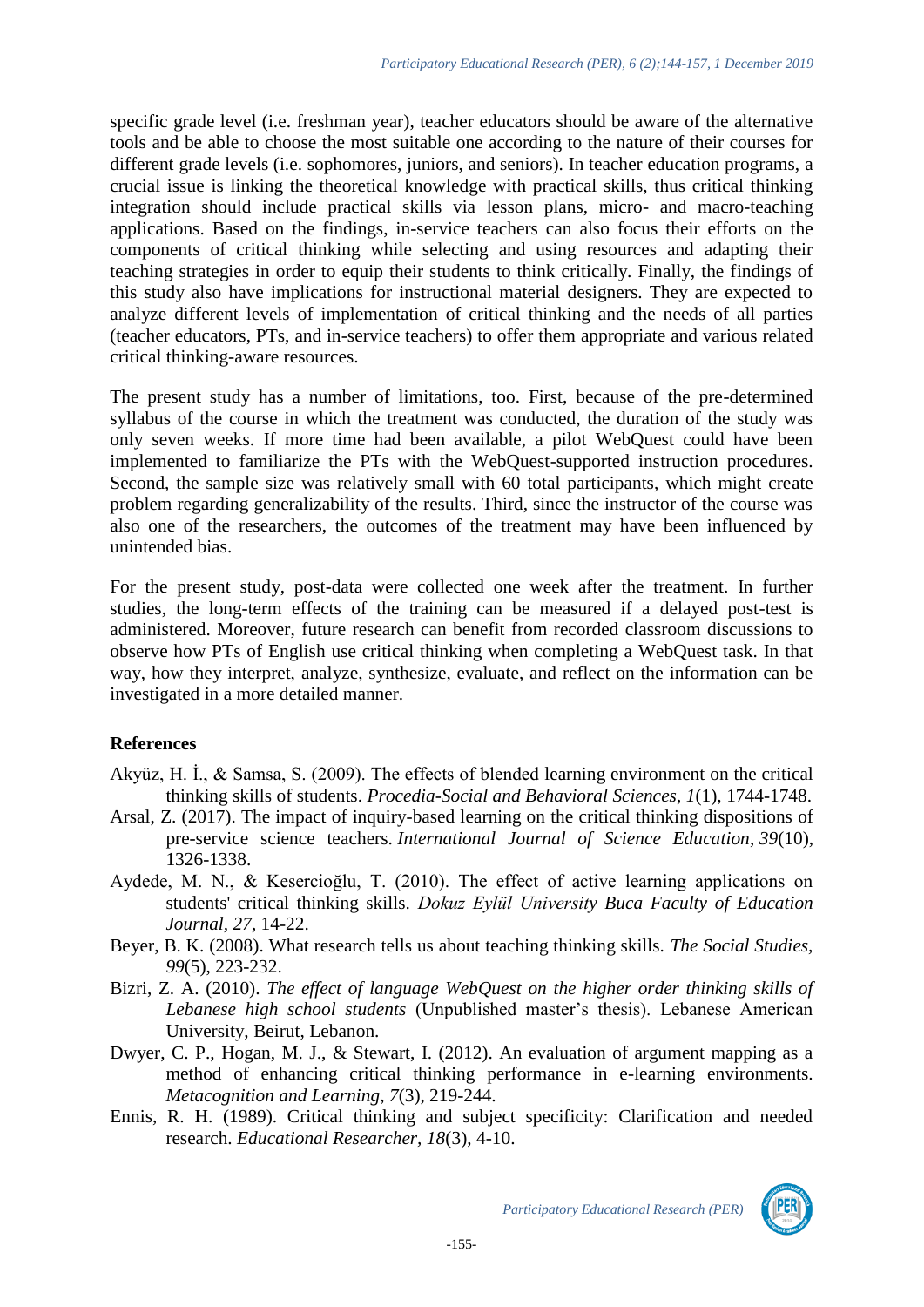- Facione, P. A., & Facione, N. C. (1992). *The California Critical Thinking Disposition Inventory.* Millbrae, CA: The California Academic Press.
- Facione, P. A., Facione, N. C., & Giancarlo, C. A. (1996). *The California Critical Thinking Disposition Inventory Test Manual.* Milbrae, CA, California Academic Press.
- Gambrill, E. (2006). *Critical thinking in clinical practice: Improving the quality of judgments and decisions*. New Jersey: John Wiley & Sons, Inc.
- Halpern, D. F. (2003). *Thought & knowledge: An introduction to critical thinking (4th ed).*  London: Laurance Erlbaum Associates Publishers.
- Horvath, C. P. & Forte, J. M. (2011). *Critical thinking*. Nova Science Publishers Incorporated.
- Kanuka, H. (2005). An exploration into facilitating higher levels of learning in a textbased internet learning environment using diverse instructional strategies. *Journal of Computer-Mediated Communication, 10*(3). Retrieved from <http://onlinelibrary.wiley.com/doi/10.1111/j.1083-6101.2005.tb00256.x/full>
- Kennedy, M., Fisher, M. B., & Ennis, R. H. (1991). Critical thinking: Literature review and needed research. In Idol, L. and Jones, B.P. (Eds.). *Educational values and cognitive instruction: Implications for reform.* Hillsdale, N.J.: Lawrence Erlbaum.
- Kökdemir, D. (2003). *Decision making and problem solving under uncertainty* (Unpublished doctoral dissertation). Ankara University, Ankara, Turkey.
- Ku, K. Y. (2009). Assessing students' critical thinking performance: Urging for measurements using multi-response format. *Thinking Skills and Creativity*, *4*(1), 70- 76.
- Kundu, R., & Bain, C. (2006). WebQuests: Utilizing technology in a constructivist manner to facilitate meaningful preservice learning. *Art Education, 59,* 6-11.
- Lai, E. R. (2011). Critical thinking: A literature review. *Pearson's Research Reports, 6,* 40- 41.
- Marin, L. M., & Halpern, D. F. (2011). Pedagogy for developing critical thinking in adolescents: Explicit instruction produces greatest gains. *Thinking Skills and Creativity*, *6*(1), 1-13.
- March, T. (2004). The learning power of WebQuests. *Educational Leadership, 61*(4), 42-47.
- Mathews, S. R., & Lowe, K. (2011). Classroom environments that foster a disposition for critical thinking. *Learning Environments Research*, *14*(1), 59-73.
- McBride, R. E., Xiang, P., & Wittenburg, D. (2002). Dispositions toward critical thinking: The pre-service teacher's perspective. *Teachers and Teaching: Theory and Practice, 8*(1), 29-40.
- Miles, M. B., & Huberman, A. M. (1994). *Qualitative data analysis.* Thousand Oaks, CA: Sage.
- Murry, R. (2006). WebQuests celebrate 10 years: Have they delivered? Retrieved from [http://citeseerx.ist.psu.edu/viewdoc/download?doi=10.1.1.502.1148&rep=rep1&type=](http://citeseerx.ist.psu.edu/viewdoc/download?doi=10.1.1.502.1148&rep=rep1&type=pdf) [pdf](http://citeseerx.ist.psu.edu/viewdoc/download?doi=10.1.1.502.1148&rep=rep1&type=pdf)
- Phan, H. P. (2010). Critical thinking as a self-regulatory process component in teaching and learning. *Psicothema*, *22*(2), 284-292.
- Pithers, R. T., & Soden, R. (2000). Critical thinking in education: A review. *Educational Research*, *42*(3), 237-249.
- Puthikanon, N. (2009). *Examining critical thinking and language use through the use of WebQuests in an EFL reading class* (Doctoral dissertation). Available from ProQuest Dissertations and Theses database. (UMI No. 3390298)
- Reed, J. H., & Kromrey, J. D. (2001). Teaching critical thinking in a community college history course: Empirical evidence from infusing Paul's Model. *College Student Journal*, *35*(2), 201-2015.